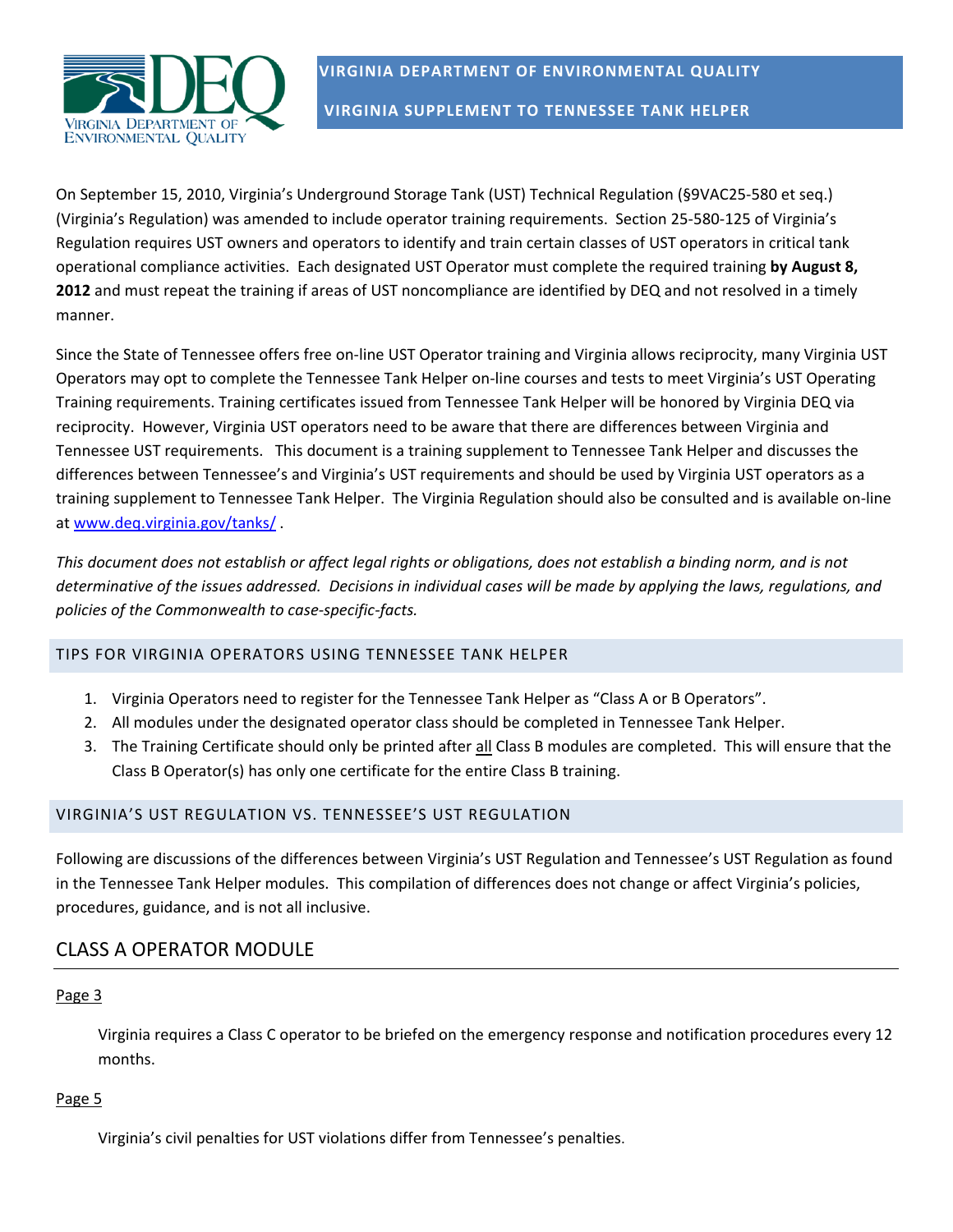## Pages 6, 7, and 8

Virginia's Delivery Prohibition Process is different than Tennessee's Red Tag Policy. Additional information regarding Virginia's Delivery Prohibition Process may be found on DEQ's Petroleum Programs website located at www.deq.virginia.gov/tanks/ .

#### Page 9

Virginia's Regulation requires a building permit be obtained from the local officials prior to installing USTs or associated equipment. DEQ Form 7530‐2 "Notification for Underground Storage Tanks Form" must be filed with the appropriate DEQ Regional Office within **30 days of UST installation.** It is highly recommended that DEQ's petroleum storage tank staff be consulted 30 days prior to a UST installation.

#### Page 10

Virginia does not have notification fees for USTs.

#### Page 11

DEQ Form 7530‐2 "Notification for Underground Storage Tanks Form" must be completed and submitted to DEQ within 30 days for the following:

- 1. Change in ownership
- 2. Tank status (temporarily/permanently closed out)
- 3. Tank/piping upgrades (addition of corrosion protection or internal lining)
- 4. Change of release detection system
- 5. Change of stored substance

#### Page 12

Virginia's new secondary containment requirements were effective September 15, 2010.

#### Page 17

Spill prevention devices must be kept free of debris, water, or product, but monthly inspections are not required by Virginia's Regulation.

#### Pages 19, 20, 21, and 22

Virginia's new secondary containment and interstitial monitoring requirements were effective September 15, 2010.

All regulated UST systems are required to have leak detection, except emergency generator tanks installed prior to September 15, 2010.

If under‐dispenser containment is required at a facility, interstitial monitoring (visual or electronic) must be conducted at least every 30 days.

#### Page 30

A suspected or confirmed release must be reported to Virginia DEQ within **24 hours** of discovery.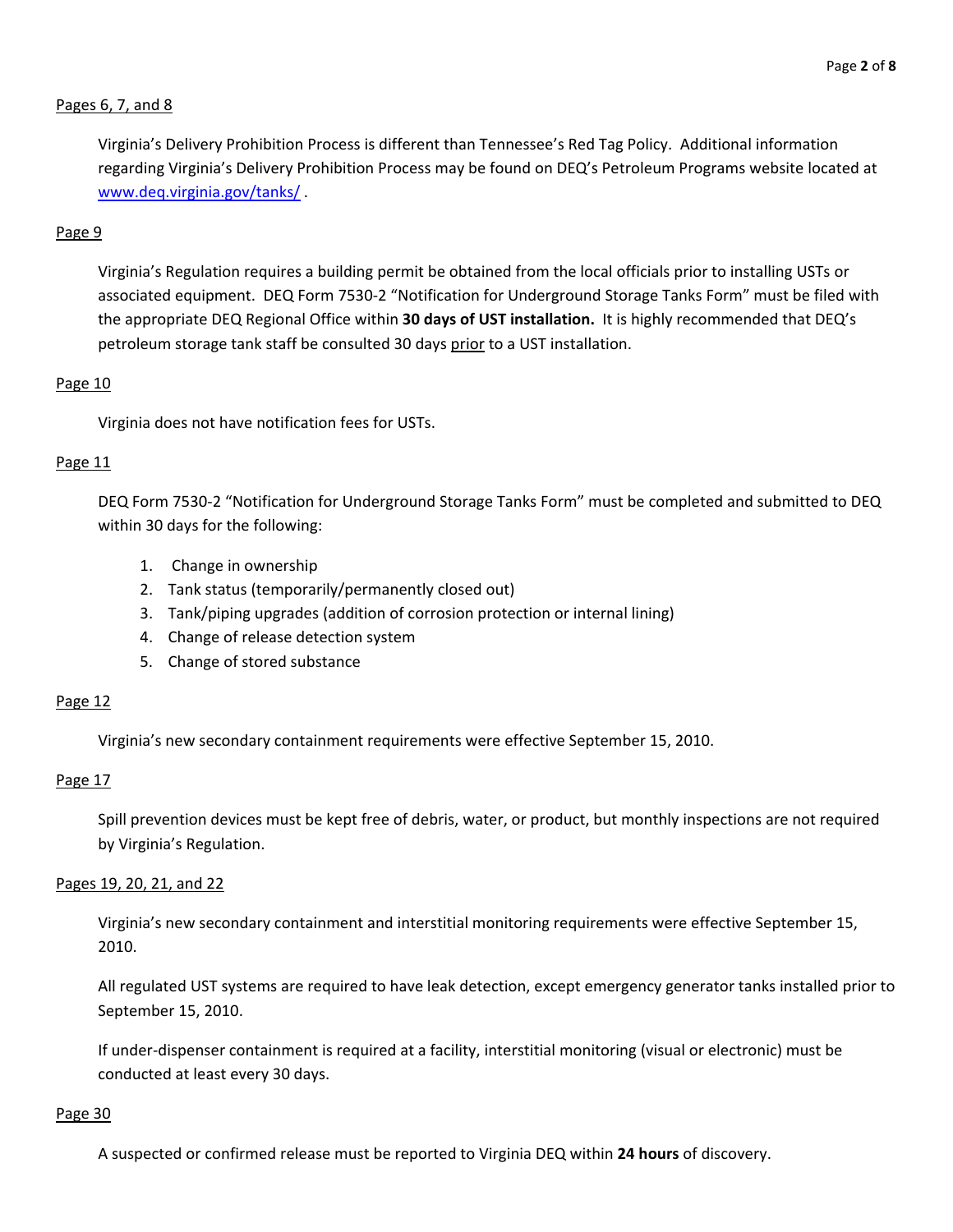Virginia's Regulation does not require recordkeeping for spill prevention device checks.

## Page 37

Financial Responsibility demonstration amounts are based upon the annual throughput of petroleum through all regulated USTs owned and/or operated in the Commonwealth of Virginia. The specific financial responsibility requirements are illustrated in the table below.

| <b>UST Financial Responsibility Requirements</b> |                                                        |                                                            |                     |
|--------------------------------------------------|--------------------------------------------------------|------------------------------------------------------------|---------------------|
| <b>ANNUAL</b><br><b>THROUGHPUT</b>               | <b>Corrective</b><br><b>Action</b> (per<br>occurrence) | <b>Third Party</b><br><b>Liability</b> (per<br>occurrence) | Annual<br>Aggregate |
| (gallons)                                        |                                                        |                                                            |                     |
| 600,000 or less                                  | \$5,000                                                | \$15,000                                                   | \$20,000            |
| 600,001-1.2 million                              | \$10,000                                               | \$30,000                                                   | \$40,000            |
| 1,200,001-1.8 million                            | \$20,000                                               | \$60,000                                                   | \$80,000            |
| 1,800,001-2.4 million                            | \$30,000                                               | \$120,000                                                  | \$150,000           |
| Over 2.4 million                                 | \$50,000                                               | \$150,000                                                  | \$200,000           |

# CLASS B OPERATOR MODULES

## *General Module*

Pages 2‐4

Virginia Class B Operators should ensure that the Class C Operators they are responsible for are appropriately trained. Class C Operators may be trained by the certified Class A and/or Class B Operator, a third party, or by taking the Class C module in Tennessee Tank Helper.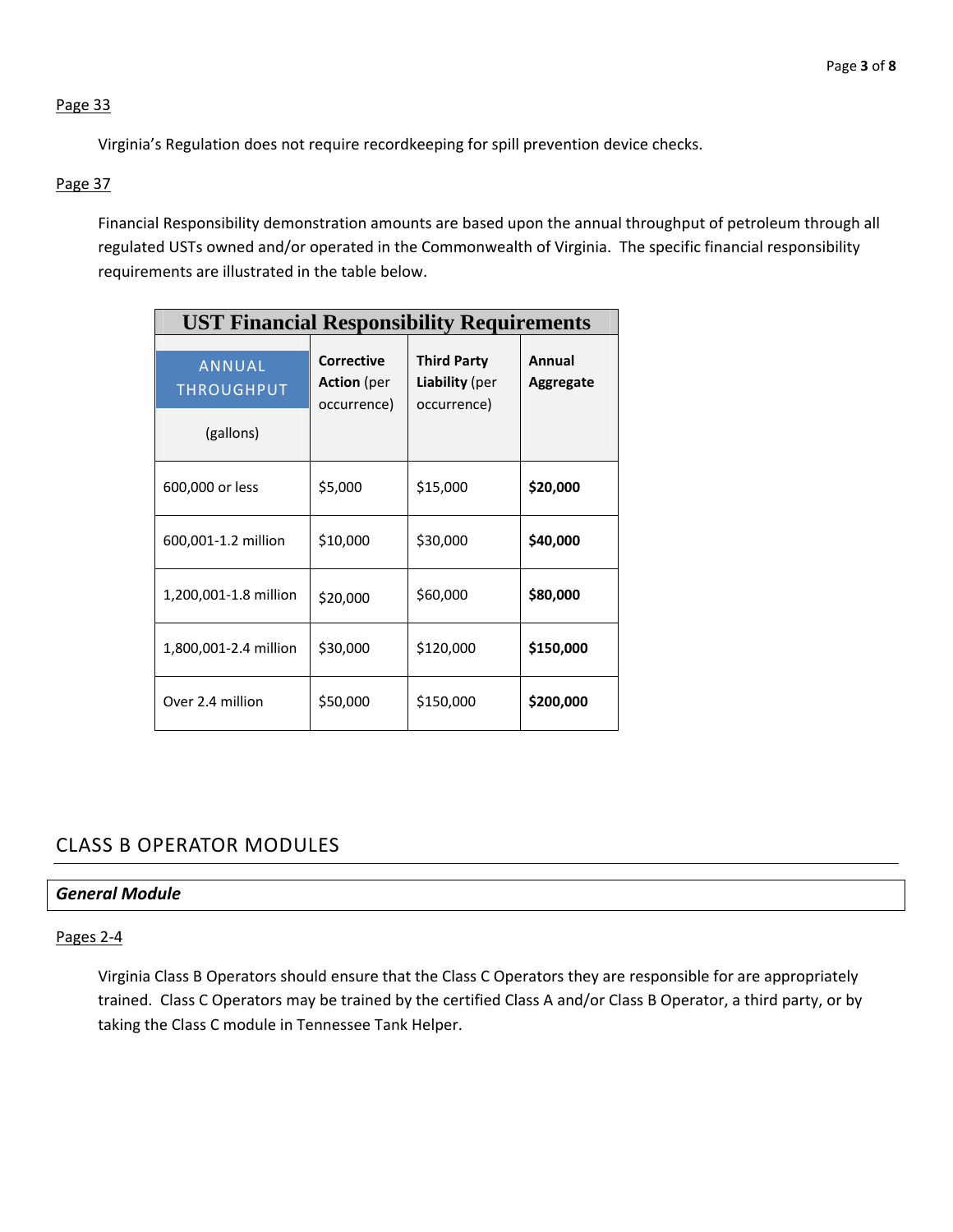Virginia requires a Class C operator to be briefed on the emergency response and notification procedures every 12 months.

#### Page 8

Virginia's civil penalties for UST violations differ from Tennessee's penalties.

#### Pages 9‐13

Virginia's Delivery Prohibition Process is different than Tennessee's Red Tag Policy. Additional information regarding Virginia's Delivery Prohibition Process may be found on DEQ's Petroleum Programs website located at www.deq.virginia.gov/tanks/.

#### Page 15

Virginia's new secondary containment and interstitial monitoring requirements were effective September 15, 2010.

#### Page 22

All new pressurized piping installed after September 15, 2010 must be double‐walled or secondarily contained, and use interstitial monitoring for release detection. Additional guidance regarding Virginia's secondary containment requirements may be found on DEQ's Petroleum Storage Tank website located at www.deq.virginia.gov/tanks/.

#### Page 31

Virginia's new secondary containment and interstitial monitoring requirements were effective September 15, 2010.

#### Page 32

Virginia's Regulation requires a building permit be obtained from the local officials prior to installing USTs or associated equipment. DEQ Form 7530‐2 "Notification for Underground Storage Tanks Form" must be filed with the appropriate DEQ Regional Office within **30 days of UST installation.** It is highly recommended that DEQ's petroleum storage tank staff be consulted 30 days prior to a UST installation.

#### Page 33

Virginia DEQ does not have any notification/registration fees for USTs.

#### Page 34

Virginia's new secondary containment and interstitial monitoring requirements were effective September 15, 2010.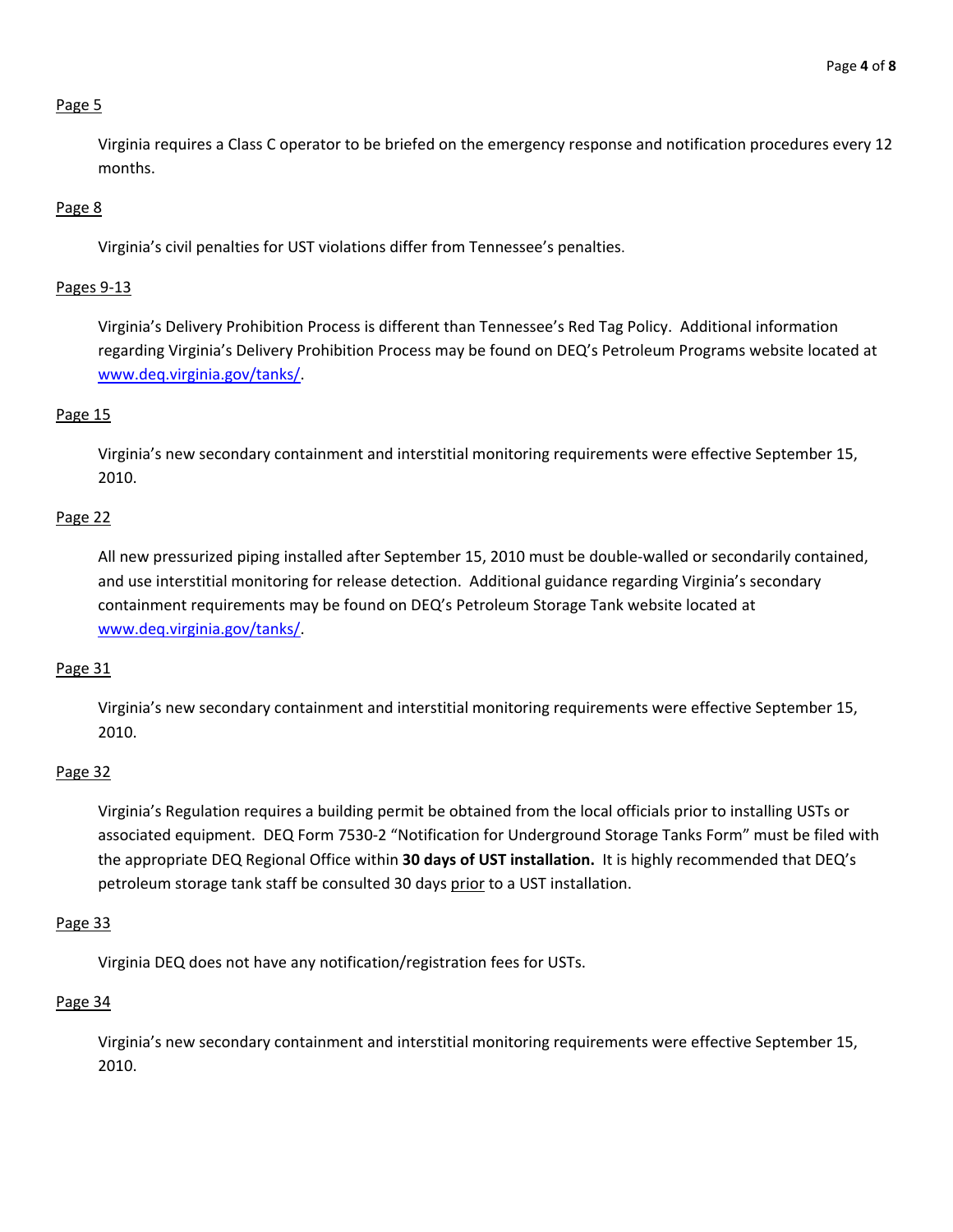If under‐dispenser containment is required at a facility, interstitial monitoring (visual or electronic) must be conducted at least every 30 days.

#### Page 38

Additional guidance regarding Virginia's secondary containment requirements may be found on DEQ's Petroleum Storage Tank website located at www.deq.virginia.gov/tanks/.

#### Page 40

Corrosion protection systems may be repaired if the system fails and the tank/piping is suitable for upgrade.

#### Page 42

The regional DEQ office should be contacted for guidance if you have bare steel tanks and/or piping.

#### Page 43

All regulated tanks are required to have leak detection except emergency generator tanks installed prior to September 15, 2010.

#### Page 44

Piping associated with an emergency generator tank is not required to have leak detection if it was installed before September 15, 2010.

New pressurized piping installed after September 15, 2010 must be double‐walled or have secondary containment and use interstitial monitoring for release detection.

Existing pressurized piping (>50%) replaced after September 15, 2010 must be double‐walled or have secondary containment and use interstitial monitoring for release detection.

#### Page 45

Virginia requires dispenser covers to be opened and visually inspected or electronically monitored for petroleum at least every 30 days if the required under‐dispenser containment system was installed after September 15, 2010. Additional guidance regarding Virginia's secondary containment requirements may be found on DEQ's Petroleum Storage Tank website located at www.deq.virginia.gov/tanks/.

Virginia's Regulation does not require monthly spill catchment basin inspections. However, Virginia does require replacement of damaged basins in most cases. Additionally, the basins should be kept free of water, dirt, debris, and/or other substances that could interfere with the ability of the basins to prevent releases of product to the environment.

#### Page 47

A suspected or confirmed release must be reported to the DEQ within **24 hours** of discovery.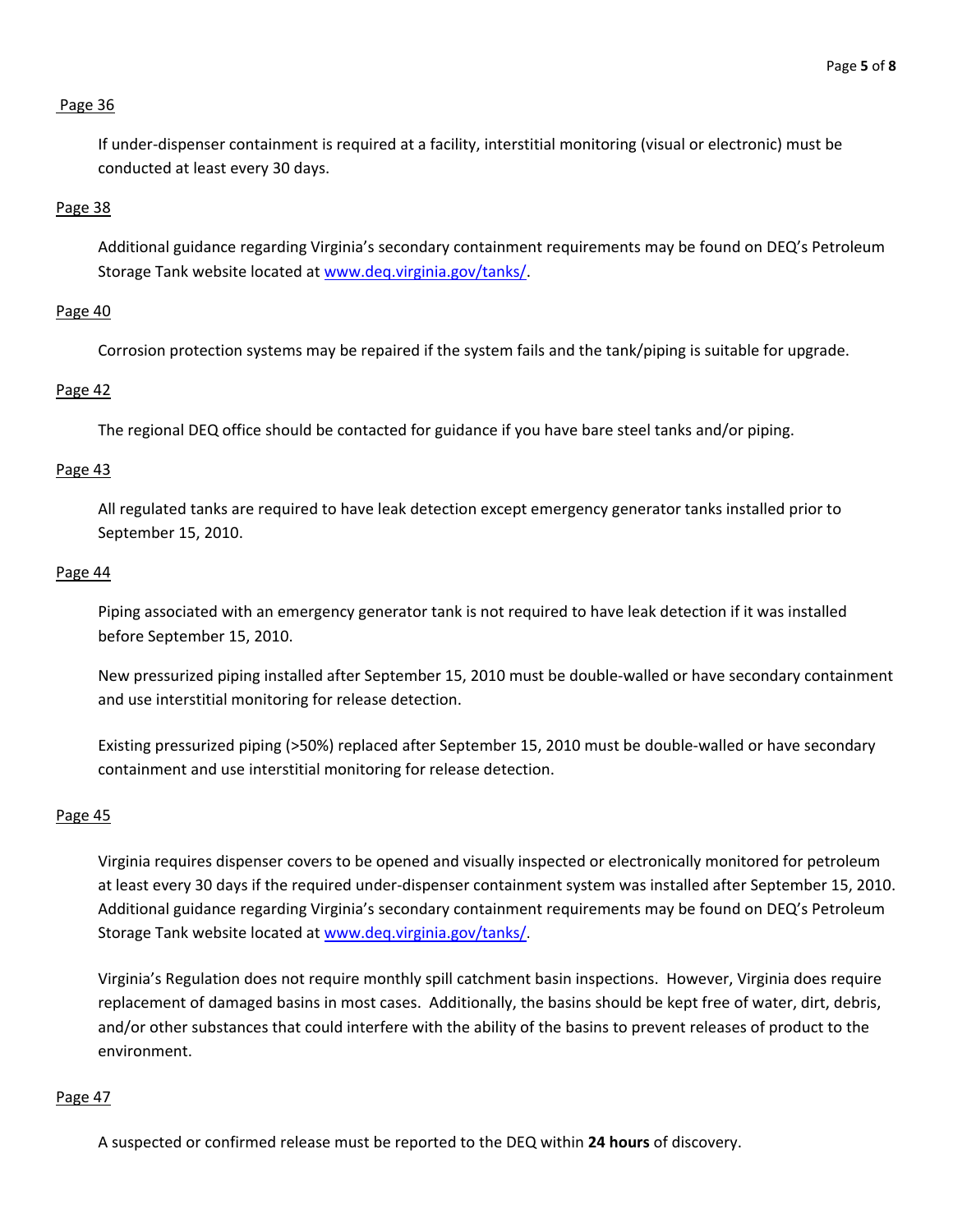Class C Operators may be trained by the certified Class A and/or Class B Operator, a third party, or by taking the Class C module in Tennessee Tank Helper.

## Page 49

A suspected or confirmed release must be reported to the DEQ within **24 hours of** discovery.

#### Page 52

Spill prevention device logs are not required by Virginia's Regulation.

Virginia requires dispenser covers to be opened and visually inspected or electronically monitored for petroleum at least every 30 days if the required under‐dispenser containment system was installed after September 15, 2010. Additional guidance regarding Virginia's secondary containment requirements may be found on DEQ's Petroleum Storage Tank website located at www.deq.virginia.gov/tanks/.

## Page 53

All written performance claims about the leak detection system and any schedules of required calibration and maintenance must be kept for 5 years from the date of installation or as long as the method of release detection is used, whichever is greater.

## *Spill and Overfill Prevention Module*

#### Pages 3‐4

Spill prevention devices must be kept free of debris, water, or product but monthly inspections are not required by Virginia's Regulation.

#### Page 14

Virginia's rule may be found at 9VAC25‐580‐80 and is very similar to Tennessee's rule except that Virginia's rule includes petroleum and hazardous substances.

#### *Tank and Piping Release Detection Module*

#### What You Must Know About Leak Detection

All regulated UST systems are required to have leak detection, except emergency generator tanks installed prior to September 15, 2010.

Virginia's new secondary containment and interstitial monitoring requirements were effective September 15, 2010.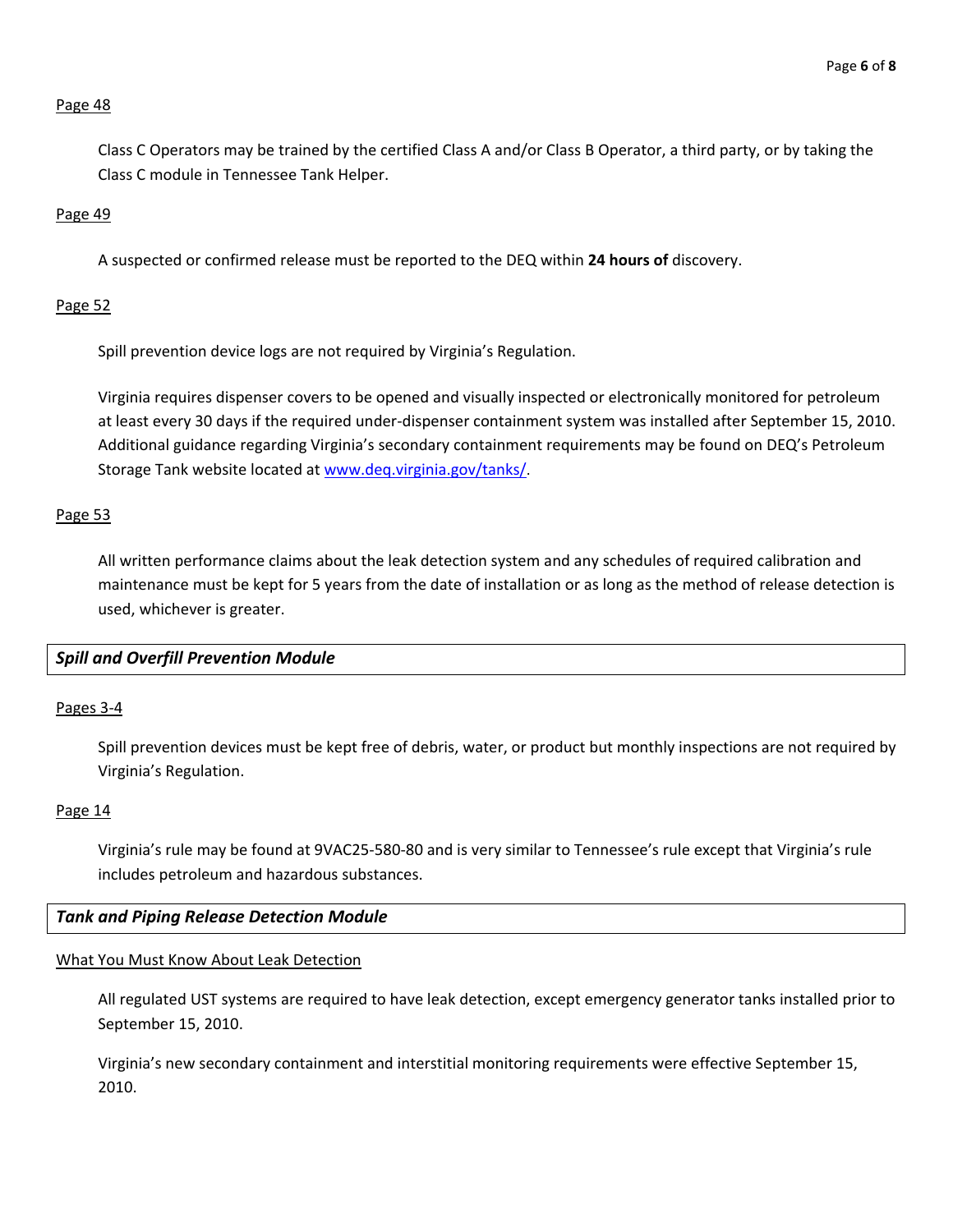#### Tank Leak Detection Methods that are Allowed in Tennessee

Virginia Regulation allows Inventory Control and Tank Tightness Testing as a leak detection method for USTs less than 10 years old or USTs that were upgraded less than 10 years ago. Additional information regarding Inventory Control and Tank Tightness may be found in the EPA Handout "Doing Inventory Control Right". The handout may be obtained at www.epa.gov/oust/pubs/index.htm.

#### Interstitial Monitoring Using Secondary Containment

Although rarely used, an excavation liner and internal tank bladder are allowed as secondary containment in Virginia as long as they are compatible with the product stored.

Sensors should be checked periodically to make sure they are working properly in accordance with manufacturer's instructions.

Sump sensors or visual monitoring may be used to meet the requirements for piping and under‐dispenser containment interstitial monitoring. Monitoring of under‐dispenser containment systems is not required unless the system was installed after September 15, 2010.

Virginia's new secondary containment and interstitial monitoring requirements were effective September 15, 2010.

Virginia requires dispenser covers to be opened and visually inspected for petroleum at least every 30 days if the required under‐dispenser containment system was installed after September 15, 2010.

Additional guidance regarding Virginia's secondary containment requirements may be found on DEQ's Petroleum Storage Tank website located at www.deq.virginia.gov/tanks/ .

#### Manual Tank Gauging and Manual Tank Gauging with Tank Tightness Testing

Suspected releases must be reported within **24 hours** of discovery.

#### Statistical Inventory Reconciliation (SIR)

Suspected releases must be reported within **24 hours** of discovery.

#### Pressurized Piping

Virginia's new secondary containment and interstitial monitoring requirements were effective September 15, 2010. Additional guidance regarding Virginia's secondary containment requirements may be found on DEQ's Petroleum Storage Tank website located at www.deq.virginia.gov/tanks/ .